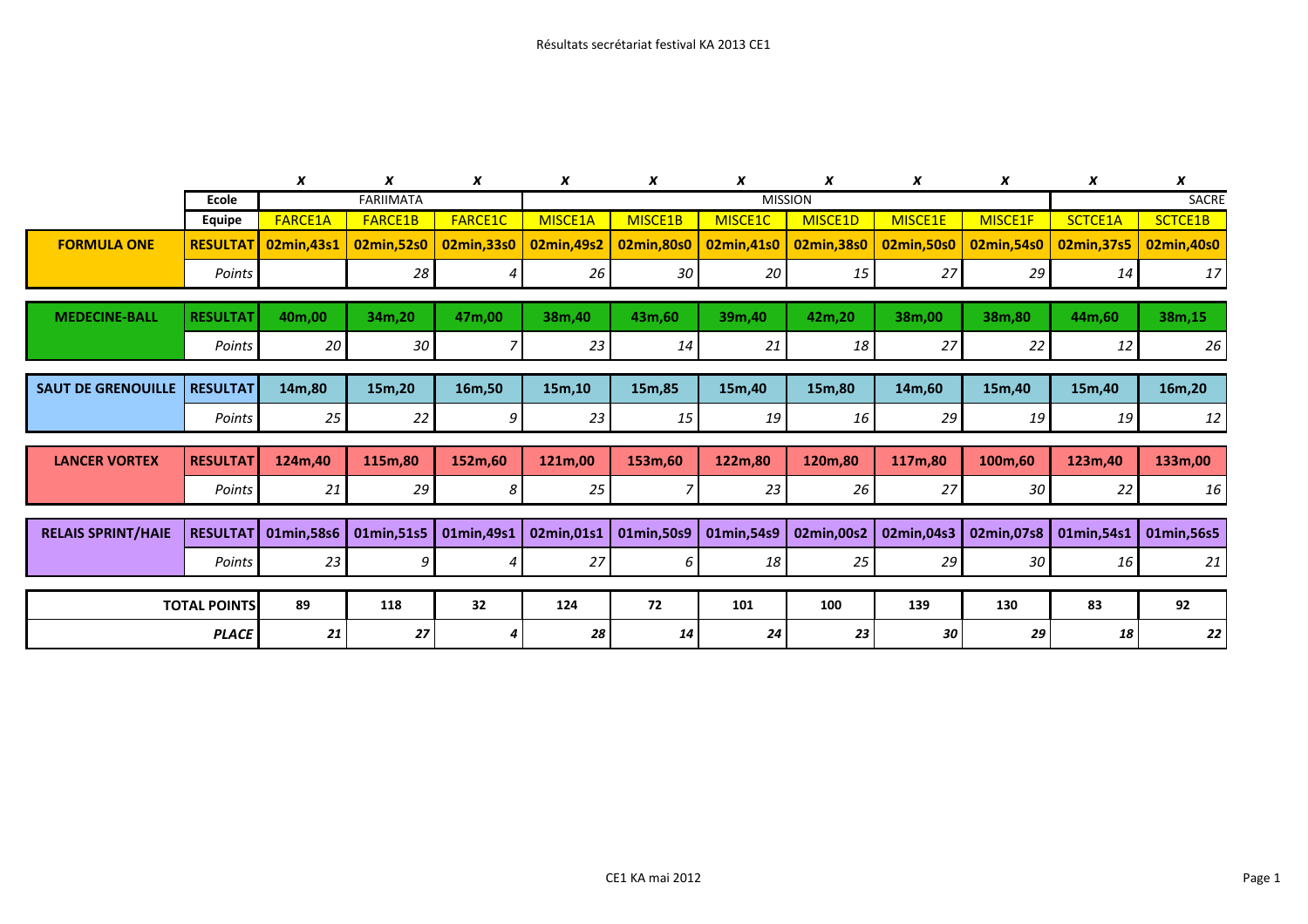## FESTIVAL KID'S ATHLETICS

## PATER JUIN 2013 SECRETARIAT CE1

|                           |                             | X           | X           | X                 | X           | x           | X          | X          | X           | X                | X           | X               |
|---------------------------|-----------------------------|-------------|-------------|-------------------|-------------|-------------|------------|------------|-------------|------------------|-------------|-----------------|
|                           | <b>CŒUR</b><br><b>Ecole</b> |             |             | <b>ST HILAIRE</b> |             |             |            |            |             | <b>ST MICHEL</b> |             |                 |
|                           | <b>Equipe</b>               | SCTCE1C     | SCTCE1D     | STHCE1A           | STHCE1B     | STHCE1C     | STHCE1D    | STHCE1E    | STHCE1F     | STMCE1A          | STMCE1B     | STTCE1A         |
| <b>FORMULA ONE</b>        | <b>RESULTAT</b>             | 02min, 33s0 | 02min, 37s0 | 02min, 35s0       | 02min, 35s0 | 02min, 35s1 | 02min,43s0 | 02min,40s0 | 02min, 32s0 | 02min,26s0       | 02min, 39s0 | 02min, 35s0     |
|                           | Points                      |             | 13          | 8                 | 8           | 12          | 23         | 17         |             |                  | 16          | 8 <sup>1</sup>  |
|                           |                             |             |             |                   |             |             |            |            |             |                  |             |                 |
| <b>MEDECINE-BALL</b>      | <b>RESULTAT</b>             | 48m,00      | 43m,40      | 41m,70            | 50m,20      | 37m,00      | 44m,20     | 46m,00     | 49m,80      | 62m,20           | 43m,20      | 38m,00          |
|                           | Points                      | 6           | 15          | 19                |             | 29          | 13         | 8          | 5           |                  | 16          | 27              |
|                           |                             |             |             |                   |             |             |            |            |             |                  |             |                 |
| <b>SAUT DE GRENOUILLE</b> | <b>RESULTAT</b>             | 16m,60      | 15m,80      | 16m,90            | 16m,20      | 16m,30      | 16m,60     | 16m,20     | 17m,80      | 17m,70           | 15m,60      | 16m,40          |
|                           | Points                      | 6           | 16          | 5                 | 12          | 11          | 6          | 12         |             |                  | 18          | 10 <sup>1</sup> |
|                           |                             |             |             |                   |             |             |            |            |             |                  |             |                 |
| <b>LANCER VORTEX</b>      | <b>RESULTAT</b>             | 136m,20     | 134m,00     | 164m,20           | 152m,40     | 165m,20     | 149m,00    | 128m,00    | 157m,10     | 170m,20          | 134m,80     | 127m,60         |
|                           | Points                      | 13          | 15          | 5                 | 9 I         |             | 10         | 17         | 6           |                  | 14          | 18              |
|                           |                             |             |             |                   |             |             |            |            |             |                  |             |                 |
| <b>RELAIS SPRINT/HAIE</b> | <b>RESULTAT</b>             | 01min,51s1  | 01min, 57s5 | 01min,53s4        | 01min,53s5  | 01min, 51s1 | 01min,52s9 | 01min,55s4 | 01min,51s8  | 01min, 48s7      | 01min,55s9  | 01min,48s0      |
|                           | Points                      |             | 22          | 13                | 14          |             | 12         | 19         | 10          |                  | 20          |                 |
|                           |                             |             |             |                   |             |             |            |            |             |                  |             |                 |
| <b>TOTAL POINTS</b>       |                             | 36          | 81          | 50                | 47          | 62          | 64         | 73         | 24          | 12               | 84          | 64              |
| <b>PLACE</b>              |                             | 5           | 17          |                   |             |             | 10         | 15         |             |                  | 20          | 10 <sub>1</sub> |